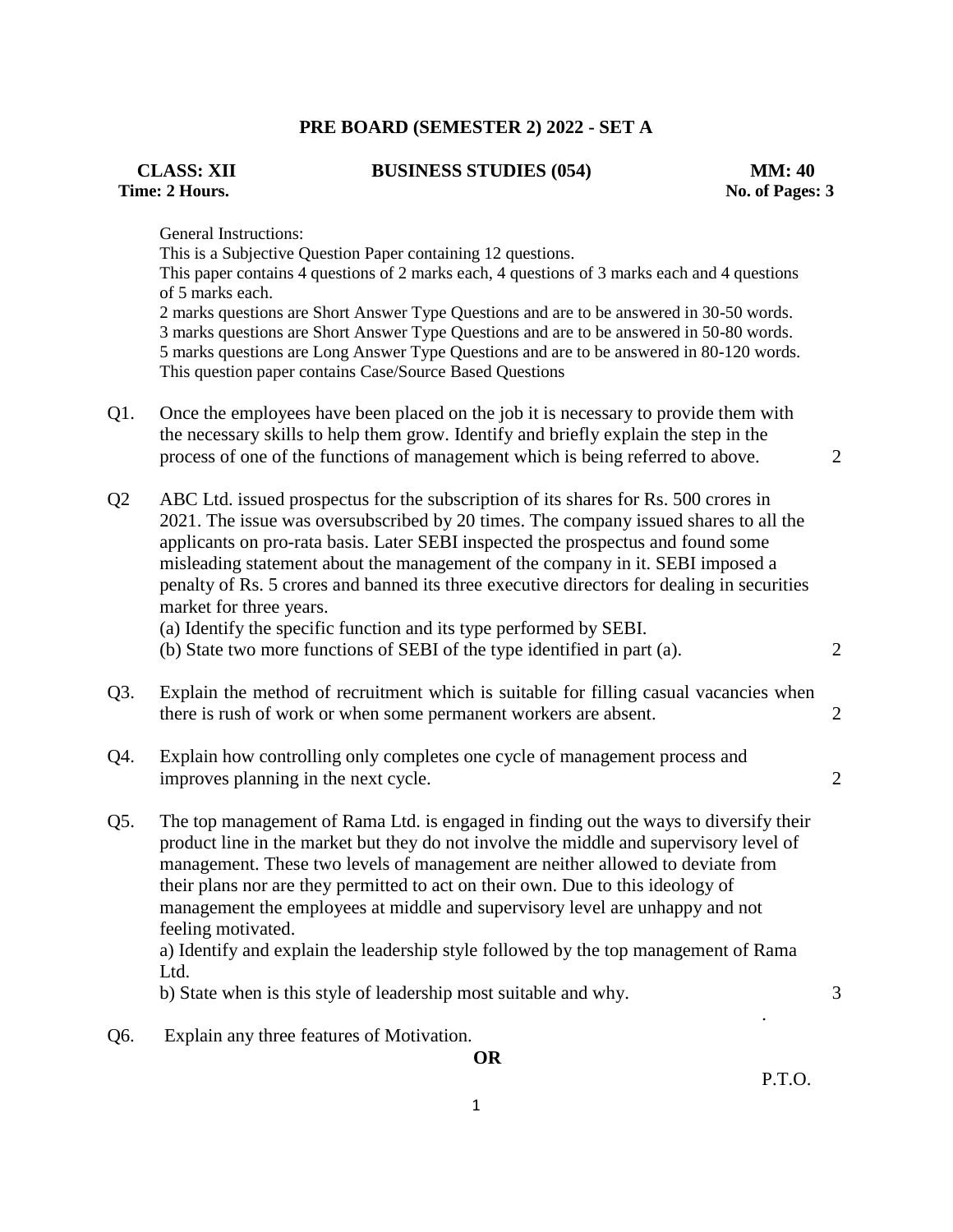| a) Briefly explain what is "Grapevine" in the field of management.<br>b) State one merit and one demerit of the same.                                                                    | $(2+1)$                                                                   | 3                                                                                                                                                                                                                                                                                                                                                                                                                                                                                                                                                                                                                                                                                                                                                                                                                                                                                                                                                                                                                                                                                                                                                                                                                                                                                                                                                                                                                                                                                                                                                                                                      |
|------------------------------------------------------------------------------------------------------------------------------------------------------------------------------------------|---------------------------------------------------------------------------|--------------------------------------------------------------------------------------------------------------------------------------------------------------------------------------------------------------------------------------------------------------------------------------------------------------------------------------------------------------------------------------------------------------------------------------------------------------------------------------------------------------------------------------------------------------------------------------------------------------------------------------------------------------------------------------------------------------------------------------------------------------------------------------------------------------------------------------------------------------------------------------------------------------------------------------------------------------------------------------------------------------------------------------------------------------------------------------------------------------------------------------------------------------------------------------------------------------------------------------------------------------------------------------------------------------------------------------------------------------------------------------------------------------------------------------------------------------------------------------------------------------------------------------------------------------------------------------------------------|
| organization:<br>a) Business Cycle<br>b) Seasonal factors<br>c) Credit allowed                                                                                                           |                                                                           | 3                                                                                                                                                                                                                                                                                                                                                                                                                                                                                                                                                                                                                                                                                                                                                                                                                                                                                                                                                                                                                                                                                                                                                                                                                                                                                                                                                                                                                                                                                                                                                                                                      |
| only<br>a) State the function being performed in the above case.                                                                                                                         |                                                                           |                                                                                                                                                                                                                                                                                                                                                                                                                                                                                                                                                                                                                                                                                                                                                                                                                                                                                                                                                                                                                                                                                                                                                                                                                                                                                                                                                                                                                                                                                                                                                                                                        |
| b) Explain the next step in the process of the function discussed above                                                                                                                  |                                                                           | 3                                                                                                                                                                                                                                                                                                                                                                                                                                                                                                                                                                                                                                                                                                                                                                                                                                                                                                                                                                                                                                                                                                                                                                                                                                                                                                                                                                                                                                                                                                                                                                                                      |
|                                                                                                                                                                                          |                                                                           |                                                                                                                                                                                                                                                                                                                                                                                                                                                                                                                                                                                                                                                                                                                                                                                                                                                                                                                                                                                                                                                                                                                                                                                                                                                                                                                                                                                                                                                                                                                                                                                                        |
| b) When can a consumer approach the Supreme court for redressal?                                                                                                                         | $(4+1)$                                                                   |                                                                                                                                                                                                                                                                                                                                                                                                                                                                                                                                                                                                                                                                                                                                                                                                                                                                                                                                                                                                                                                                                                                                                                                                                                                                                                                                                                                                                                                                                                                                                                                                        |
|                                                                                                                                                                                          |                                                                           | - 5                                                                                                                                                                                                                                                                                                                                                                                                                                                                                                                                                                                                                                                                                                                                                                                                                                                                                                                                                                                                                                                                                                                                                                                                                                                                                                                                                                                                                                                                                                                                                                                                    |
| India's largest domestic investor Life Insurance corporation of India came to<br>initial public offering.<br>a) Which market is being reflected in the above case?<br>in the above case? |                                                                           |                                                                                                                                                                                                                                                                                                                                                                                                                                                                                                                                                                                                                                                                                                                                                                                                                                                                                                                                                                                                                                                                                                                                                                                                                                                                                                                                                                                                                                                                                                                                                                                                        |
| c) Explain three other methods of floatation.                                                                                                                                            |                                                                           | 5                                                                                                                                                                                                                                                                                                                                                                                                                                                                                                                                                                                                                                                                                                                                                                                                                                                                                                                                                                                                                                                                                                                                                                                                                                                                                                                                                                                                                                                                                                                                                                                                      |
|                                                                                                                                                                                          |                                                                           |                                                                                                                                                                                                                                                                                                                                                                                                                                                                                                                                                                                                                                                                                                                                                                                                                                                                                                                                                                                                                                                                                                                                                                                                                                                                                                                                                                                                                                                                                                                                                                                                        |
| for producing high quality products by using this hi-tech machine.<br>b) State how the organization will benefit from your suggestion. (Any 3 pts)                                       |                                                                           | 5                                                                                                                                                                                                                                                                                                                                                                                                                                                                                                                                                                                                                                                                                                                                                                                                                                                                                                                                                                                                                                                                                                                                                                                                                                                                                                                                                                                                                                                                                                                                                                                                      |
|                                                                                                                                                                                          | P.T.O.                                                                    |                                                                                                                                                                                                                                                                                                                                                                                                                                                                                                                                                                                                                                                                                                                                                                                                                                                                                                                                                                                                                                                                                                                                                                                                                                                                                                                                                                                                                                                                                                                                                                                                        |
|                                                                                                                                                                                          | under the Consumer Protection Act 2019.<br><b>OR</b><br>its full utility. | Explain how do the following factors affect the requirement of working capital in an<br>Axis Ltd is a large company engaged in assembly of air-conditioners. Recently the<br>company had conducted the 'time' and 'motion' study and concluded that on an<br>average a worker can assemble 10 air-conditioners in a day. The target volume of the<br>company in a day is assembling of 1000 units of air-conditioners. The company is<br>providing attractive allowances to reduce labour turnover and absenteeism. All the<br>workers are happy. Even then the assembly of air-conditioners per day is 800 units<br>a) Explain the redressal machinery available at the state level and the national level<br>Briefly explain any five rights of a consumer under the Consumer Protection Act 2019.<br>government's rescue by subscribing 70% of Hindustan Aeronautics' Rs 4200-crore<br>b) State which method of floatation in the above identified market is being highlighted<br>Sheetal Kunj Ltd. imported a new hi-tech machine from Germany for manufacturing<br>high quality auto components in a cost effective manner. But during the production<br>process, the manager observed that the quality of production was not as per the<br>standard. On investigation, it was found that the workers are not using the machine to<br>a) Suggest which method can be used to develop the skills and abilities of employees<br>HCL Technologies is one of the leading information technology outsourcing services<br>providers in India. The company provides business consultancy and outsourcing |